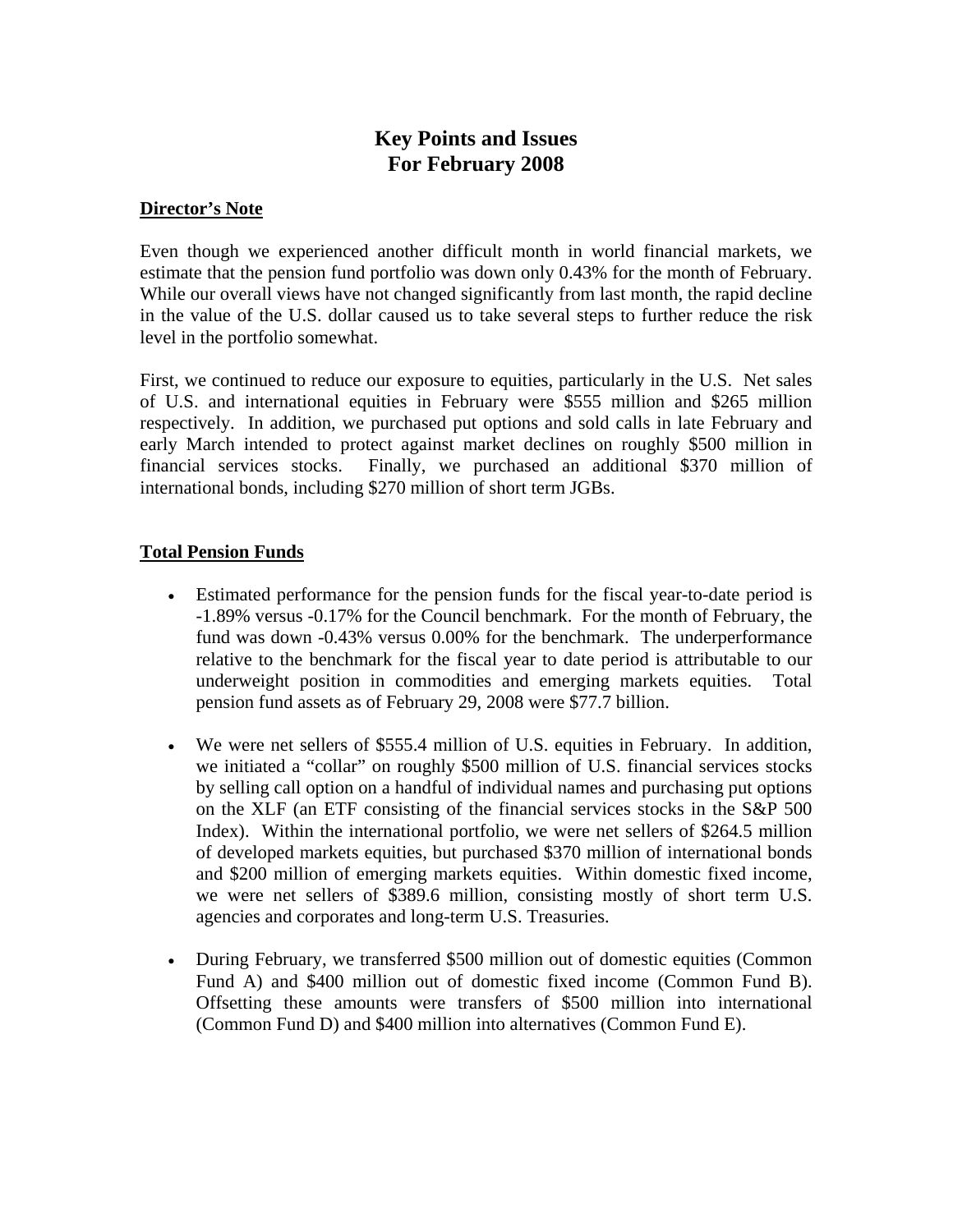## **Domestic Equity**

- Performance for Common Pension Fund A for February was -2.52% versus -3.14% for the S&P 1500 Index, the benchmark for the domestic equity portfolio. For the fiscal year-to-date period, Common Pension Fund A returned -8.93% versus -10.58% for the benchmark. Our outperformance in February was primarily attributable to our underweight exposure to financial stocks and strong relative performance in the telecommunications sector.
- As stated above, net sales of equities within Common Pension Fund A during February were \$555.4 million. While sales were spread throughout the portfolio, the major activity was in the financial, energy and industrial sectors. Within financials, we were sellers of AIG (\$49.2m), J.P. Morgan Chase (\$48.5m) and American Express (\$23.m). Within energy, our biggest sales were in Exxon Mobil (\$72.6m) and Devon (\$21.6m). Finally, within industrials, the major sale was in General Electric (\$127.9m).
- As discussed above, we initiated a collar position on abut \$500 million of financial stocks, consisting of selling calls on a basket of individual names and purchasing puts on the XLF. Including our pre-existing puts on the overall market, we have put protection on roughly \$1.3 billion of domestic equities.
- According to Barra's models, Common Pension Fund A (excluding the cash and put option hedges in the portfolio) has an estimated tracking error of 112bp versus the index, up slightly from last month.

#### **Domestic Fixed Income**

- Performance for Common Pension Fund B for February was -0.09% versus -0.26% for the Lehman Long Government/Credit Index, the new benchmark for the domestic fixed income portfolio. For the fiscal year-to-date period, Common Pension Fund B was up 9.45% versus 8.40% for the benchmark. Please note that the Common Fund B performance numbers include our TIPs portfolio, which does improve our comparison with the index somewhat. While our relative performance was again hurt given that portfolio duration is below that of the benchmark, this was offset by our underweight position in credit risk relative to the overall market. The duration of Common Pension Fund B (excluding TIPs) was 9.03 years (up from 8.81 years as of January 31) years as of February 29, 2008, versus 11.37 years for the Lehman Long U.S. Government/Credit Index.
- We had net sales of approximately \$389.6 million in domestic fixed income securities in February. The major sales were in short-term U.S. agencies and corporates (\$352.1m) and long-term U.S. Treasuries (\$278.2). Offsetting these sales were net purchases of 10-30 U.S. corporate bonds, which we felt offered attractive value at current spread levels. Names that were purchased include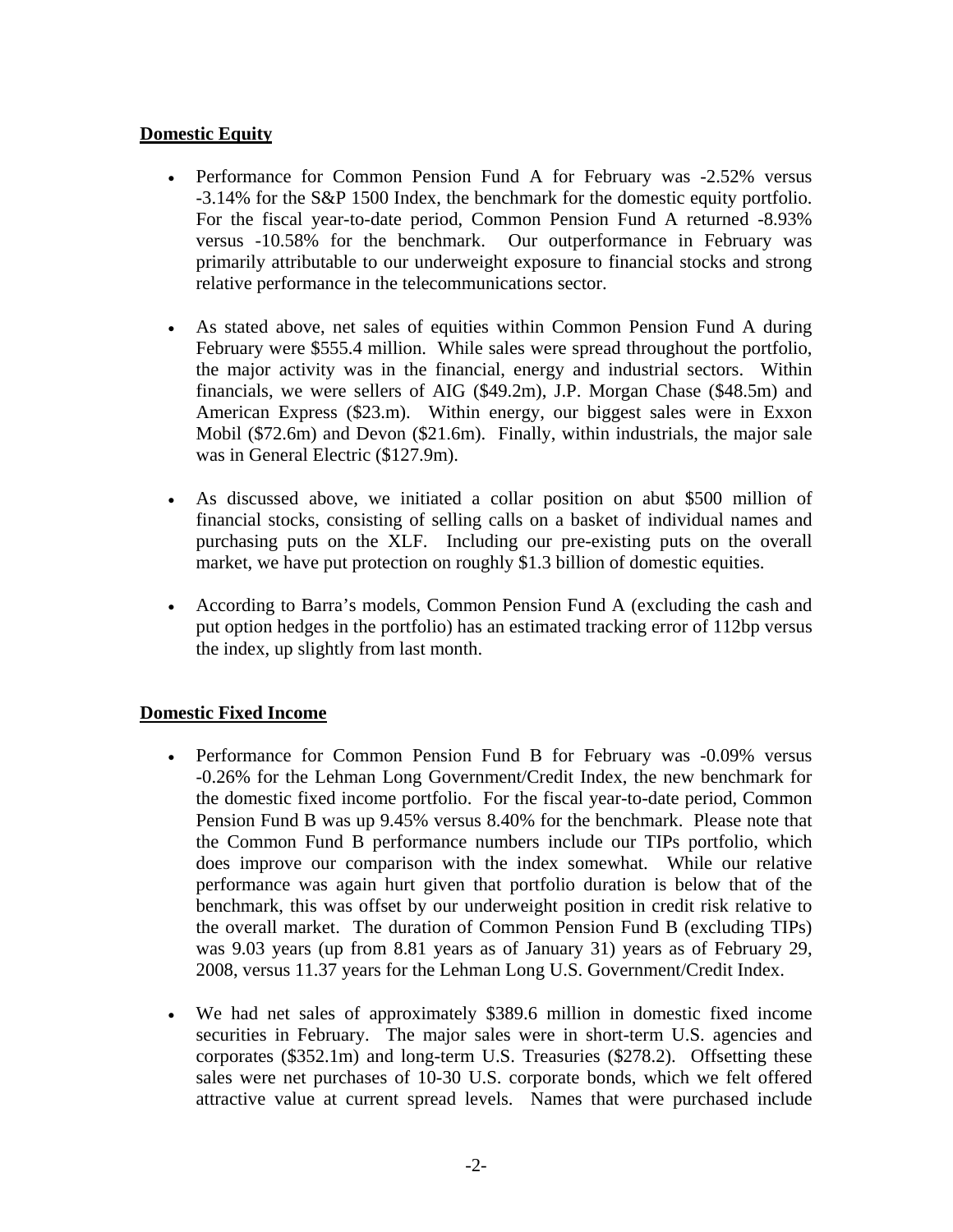Alcoa, American Water, General Electric, J.P. Morgan Chase, McDonald's, Morgan Stanley and TVA.

# **International Equity/Fixed Income**

- The equity portion of Common Pension Fund D returned 1.78% in February versus a 1.21% return for the MSCI EAFE Index ex-Sudan, the new benchmark for the international portfolio, which is calculated by the Division and excludes those names deemed ineligible for investment under the State's Sudan Divestment Law. For the fiscal year-to-date period, the portfolio was down -7.40% versus -7.80% for the benchmark.
- We were net sellers of \$264.5 million in international developed markets equities in February. The major activity was in the telecommunications and materials sectors, where we tendered our stake in British water company Kelda (\$95.5m) and sold \$50.7 million of Yara International (a Norwegian fertilizer company).
- Within emerging markets we continue to transition the portfolio to our four external managers. During February, we transferred an additional \$200 million to our externally-managed portfolio.
- We added \$370 million to our international fixed income portfolio in February, including \$275 million of short-term JGBs and \$95 million of long-term bonds issued by the governments of Australia, France and the Netherlands.
- The following companies, while incorporated in a developed market country, will be classified as emerging market companies based upon our review of the various factors as set forth in the State Investment Council Regulations: Addax Petroleum Corp, Aquarius Platinum Ltd., Bunge, China Overseas Land, China Unicom Ltd., China Yurun Food Group, Denway Motors Ltd., Eurasia Natural Resources, Evraz Group SA, Golden Agri, Gome Electrical, Hengan International Group Co., Hopson, I-Shares MSCI Emerging Market Index, I-Shares MSCI Taiwan Index Fund, I-Shares BSE Sensex India Tracking, Investcorp Bank, Oriflame, Ports Design Ltd., Sinofert, Straits Asia Resources, Tenaris SA and Vimetco.

## **Alternatives**

- During February, we funded \$650 million of commitments to alternative investments, including \$200 million to a newly-established commodities account managed by Gresham and \$152 million to two bank loan funds managed by Oak Tree and BlackRock. We also closed and invested \$75 million each in two new absolute return funds – Level Global and Pendragon.
- We estimate that our absolute return portfolio was up 0.20% for February. As discussed at last month's Council meeting, the main objective of the absolute return portfolio is to reduce the overall volatility of the portfolio. Given that U.S.